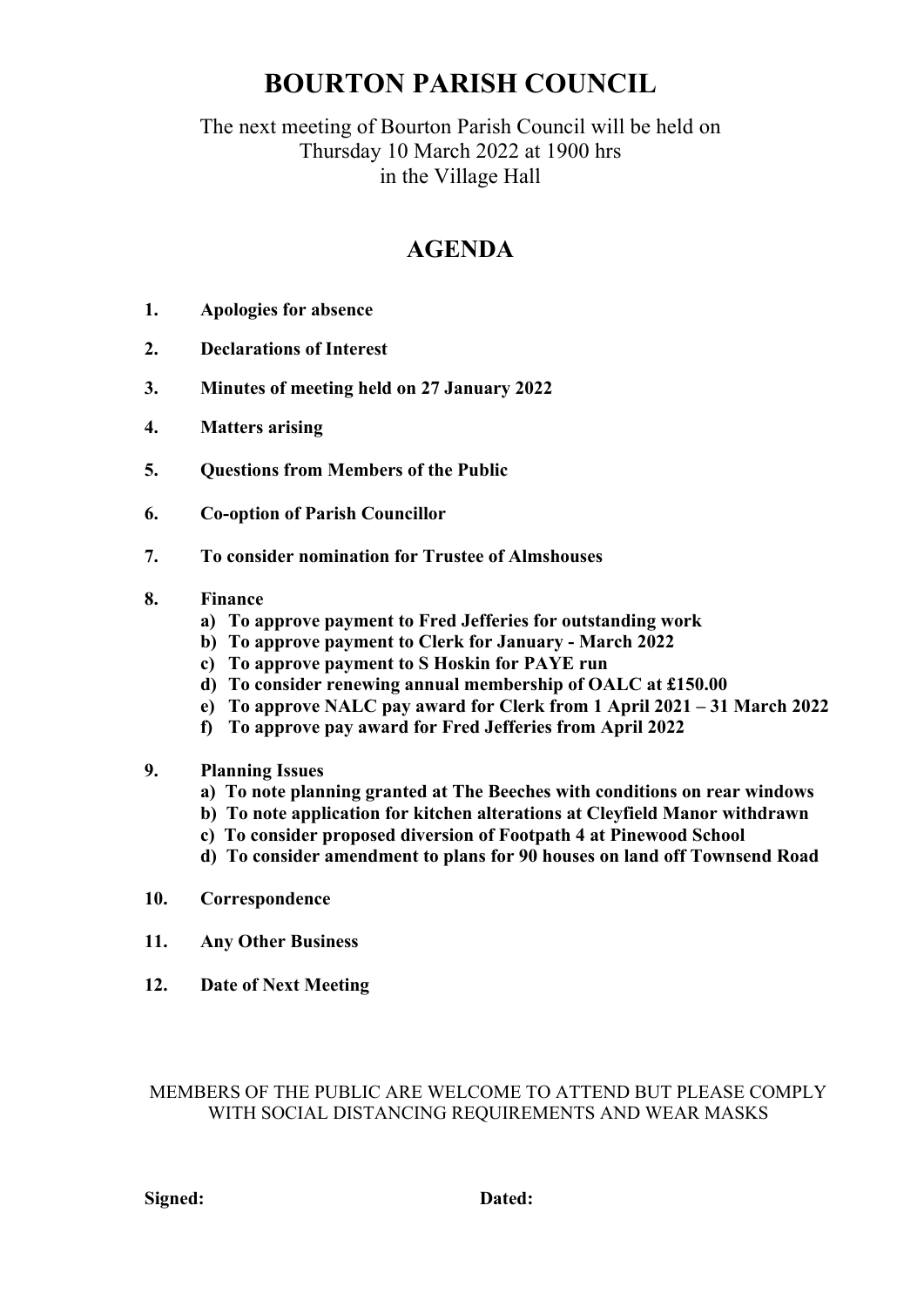#### **MINUTES OF THE BOURTON PARISH COUNCIL MEETING HELD THURSDAY 10 MARCH 2022 AT 1900 HRS**

#### **PRESENT**

Cllr N Ledingham Cllr D Swann Cllr S French Cllr A Knapp (from Item 4)

#### **1. APOLOGIES FOR ABSENCE**

There were no apologies for absence.

#### **2. DECLARATIONS OF INTEREST**

There were no declarations of interest.

#### **3. MINUTES OF THE MEETING HELD ON 27 JANUARY**

The Minutes of the Parish Council meeting held on 27 January were unanimously approved by all present and were signed by the Chairman.

#### **4. MATTERS ARISING**

There were no matters arising.

#### **5. QUESTIONS FROM MEMBERS OF THE PUBLIC**

There were no questions from members of the public.

#### **6. CO-OPTION OF PARISH COUNCILLOR**

Councillors were very pleased to note that two excellent candidates had stepped forward to serve on the Parish Council and the decision between them was a difficult one. It was unanimously agreed to co-opt Dr Carolyn Francis who had been the first candidate to express an interest. The Clerk would invite her to the next meeting and provide the necessary paperwork. **Action: Clerk**

#### **7. TO CONSIDER NOMINATION FOR TRUSTEE OF ALMSHOUSES**

It was agreed one possible candidate would be approached to gauge interest in the post. Meanwhile NL and DS would contact Neal Bailey to discuss the position and the terms for appointing Trustees. **Action: NL/DS**

#### **8. FINANCE**

8a) No further invoices had been received from Fred Jefferies.

8b) It was unanimously agreed to pay the Clerk's salary from January - March 2022 and a post-dated cheque for £305.92 was signed. A cheque for £76.40 was signed to HMRC to cover PAYE.

8c) Sean Hoskin's invoice for year-end had not been received and would be paid at the next meeting.

8d) It was unanimously agreed to renew the subscription to OALC and a cheque for £150.00 was signed.

8e) The NALC pay award for the Clerk was unanimously approved from 1 April 2021. Backpay would be claimed on her next invoice.